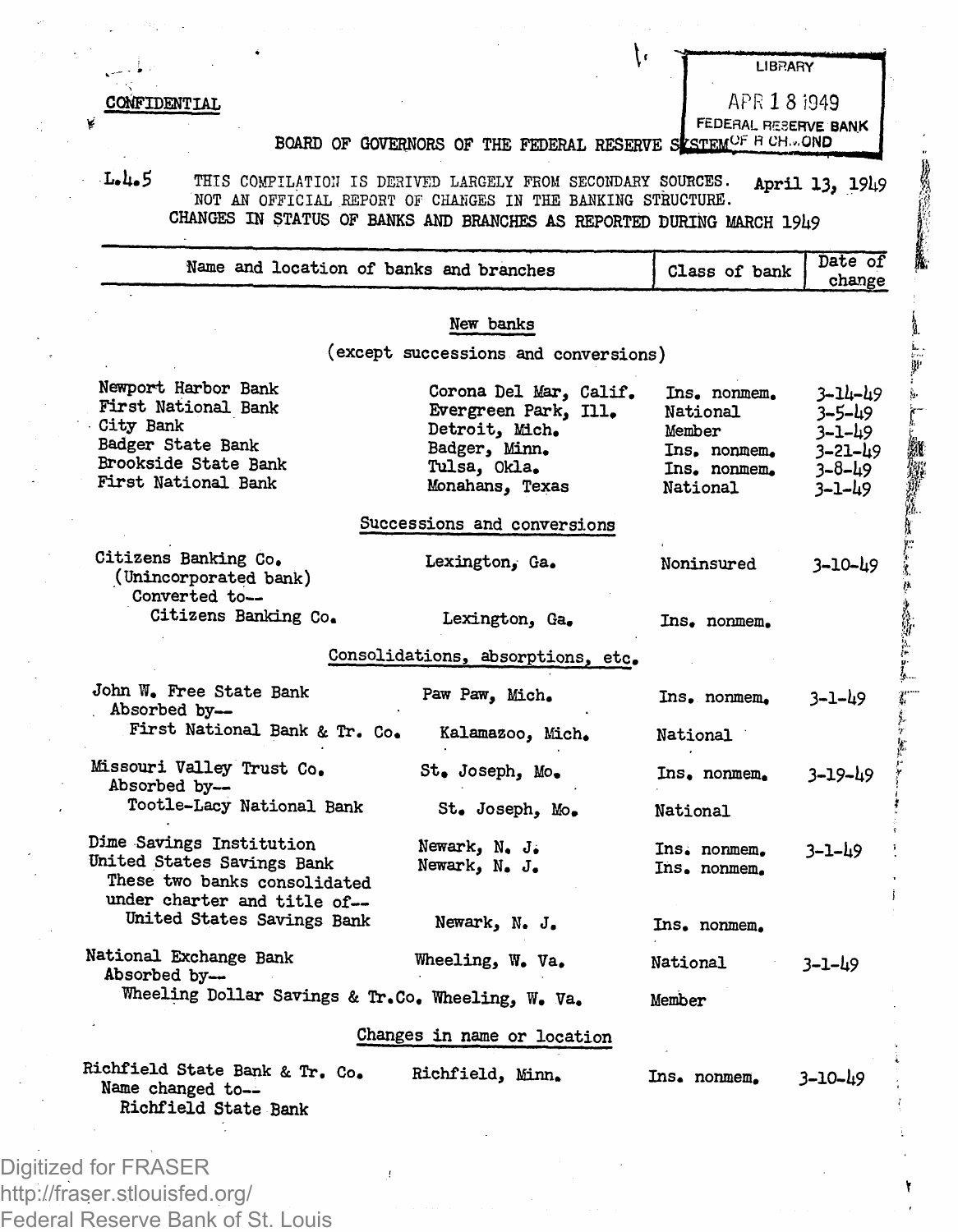| Name and location of banks and branches                                                                                                                                                                                                       |                                                                                               | Class of bank            | Date of<br>change    |
|-----------------------------------------------------------------------------------------------------------------------------------------------------------------------------------------------------------------------------------------------|-----------------------------------------------------------------------------------------------|--------------------------|----------------------|
|                                                                                                                                                                                                                                               | Changes in name or location (Cont'd)                                                          |                          |                      |
| Bernardsville National Bank<br>Name changed to--<br>Somerset Hills National Bank                                                                                                                                                              | Bernardsville, N. J.                                                                          | National                 | 3–9–49               |
| Bank of Davidson<br>Name changed to --<br>Piedmont Bank & Trust Co.                                                                                                                                                                           | Davidson, N. C.                                                                               | Ins, nonmem.             | $3 - 23 - 49$        |
|                                                                                                                                                                                                                                               | Other changes                                                                                 |                          |                      |
| Bank of Montreal Trust Co.<br>Corporation Trust Co.<br>(These two companies have been<br>deleted from Board's records<br>inasmuch as recent information<br>indicates that they do not<br>conduct a general banking or<br>fiduciary business.) | New York, N.Y.<br>New York, N.Y.                                                              | Noninsured<br>Noninsured | 12–31–46<br>12-31-48 |
| LaCrosse Trust Co.<br>(Board's records have been<br>changed to show this<br>company as a trust company<br>without deposits instead<br>of a commercial bank, to<br>agree with recent informa-<br>tion received.)                               | LaCrosse, Wis.                                                                                | Noninsured               | 12-31-48             |
|                                                                                                                                                                                                                                               | Branches established                                                                          |                          |                      |
|                                                                                                                                                                                                                                               | (excluding offices at military reservations but in-<br>cluding banks converted into branches) |                          |                      |
| City Bank<br>Benning Office<br>(De novo)                                                                                                                                                                                                      | Washington, D. C.<br>N.E. (Ninnesota Ave., N.E.                                               | Member                   | 3–25–49              |
| Savannah Bank & Trust Co.<br>Midtown Branch<br>(De novo)                                                                                                                                                                                      | Savannah, Ga.<br>1120 Bull Street                                                             | Member                   | 3-21-49              |
| Hadley Falls Trust Co.<br>Westover Field Branch<br>(De novo)                                                                                                                                                                                  | Holyoke, Mass.<br>Chicopee Falls, Mass.                                                       | Member                   | 3–28–49              |
| First Nat'l Bank & Tr. Co.<br>Paw Paw Branch<br>(Formerly John W. Free State Bank)                                                                                                                                                            | Kalamazoo, Mich.<br>Paw Paw, Mich.                                                            | National                 | 3–1–49               |
| Digitized for FRASER                                                                                                                                                                                                                          |                                                                                               |                          |                      |
| http://fraser.stlouisfed.org/                                                                                                                                                                                                                 |                                                                                               |                          |                      |
| Federal Reserve Bank of St. Louis                                                                                                                                                                                                             |                                                                                               |                          |                      |

**- 2 \_**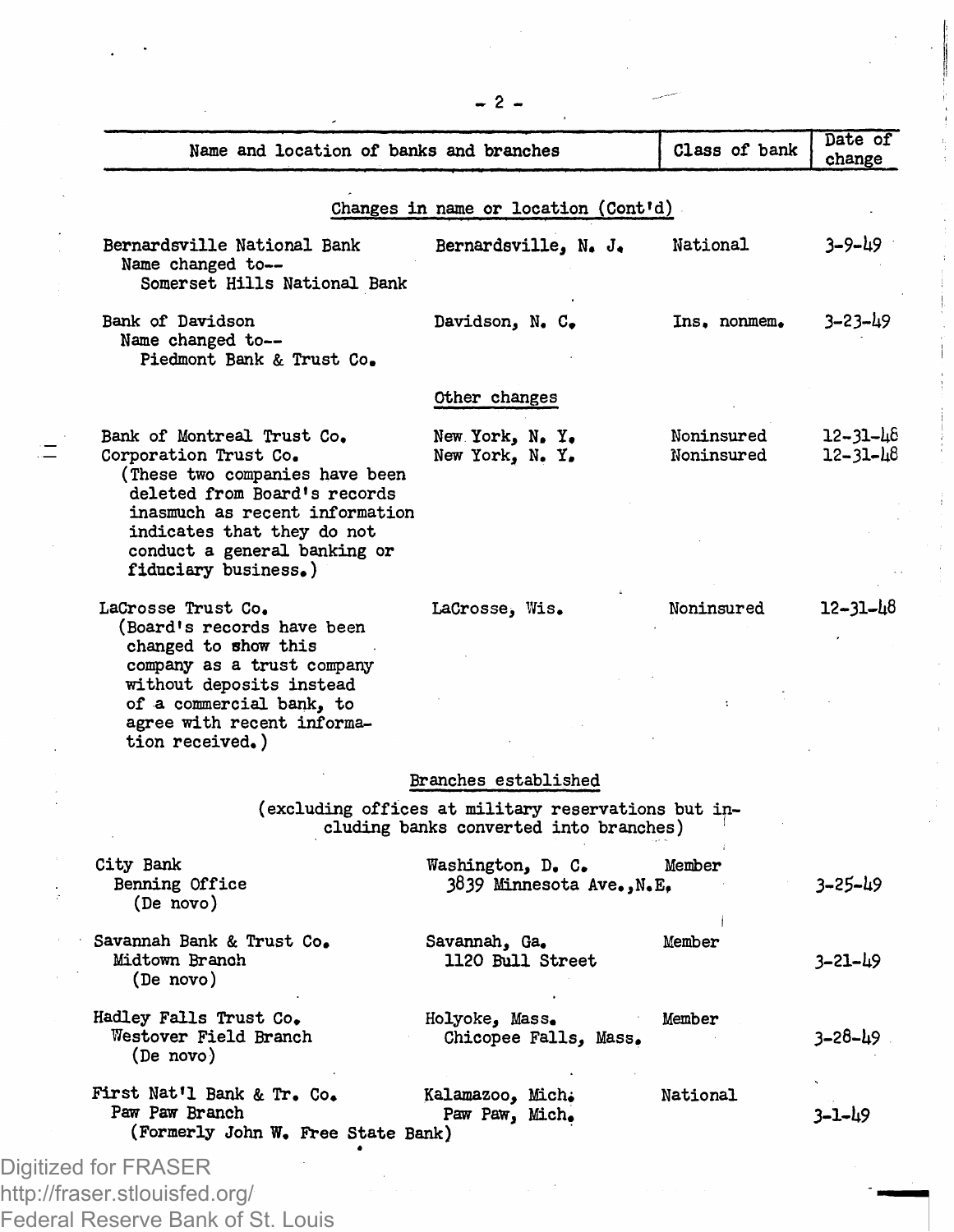|                                                                                          | Name and location of banks and branches                                                                                        | Class of bank | Date of<br>change |
|------------------------------------------------------------------------------------------|--------------------------------------------------------------------------------------------------------------------------------|---------------|-------------------|
|                                                                                          | Branches established (Cont'd)<br>(excluding offices at military reservations but in-<br>cluding banks converted into branches) |               |                   |
| Western Savings Bank<br>Delaware Park Branch<br>(De <sub>0</sub> novo)                   | . Buffalo, N. Y.<br>2156 Delaware Ave.                                                                                         | Ins. nonmem.  | $3 - 12 - 49$     |
| Jamaica Savings Bank<br>Fresh Meadows Office<br>(De novo)                                | Jamaica, N. Y.<br>West Side of 188th St.<br>Flushing, N. Y.                                                                    | Ins. nonmem.  | $3 - 18 - 49$     |
| Queens County Savings Bank<br>Kew Gardens Office<br>(De novo)                            | Flushing, N. Y.<br>76-02 Main Street<br>Kew Gardens Hills, N. Y.                                                               | Ins. nonmem.  | $1 - 8 - 49$      |
| Ogdensburg Trust Co.<br>Ford Street Branch<br>(De novo)                                  | Ogdensburg, N.Y.<br>314 Ford Street                                                                                            | Member        | 3–28–49           |
| Northwestern Bank<br>Wilkesboro Branch<br>$\cdot$ (De novo)                              | North Wilkesboro, N. C.<br>Wilkesboro, N. C.                                                                                   | Ins. nonmem.  | $3 - 7 - 49$      |
| Peoples First National Bk. & Tr.Co.Pittsburgh, Pa.<br>Seventh Avenue Branch<br>(De novo) | Seventh Ave. &<br>Smithfield St.                                                                                               | National      | $3 - 1 - 49$      |
| Union Planters Nat'l Bank & Tr. Co.Memphis, Tenn.<br>DeSoto Station Branch<br>(De novo)  | 12h E. Calhoun Ave.                                                                                                            | National      | $3 - 25 - 49$     |
| State Planters Bank & Trust Co.<br>Summit & Broad Streets Branch<br>(De novo)            | Richmond, Va.<br>Summit & Broad Sts.                                                                                           | Member        | 3-14-49           |
| Colonial-American National Bank<br>Williamson Road Branch<br>(De novo)                   | Roanoke, Va.<br>2102 Williamson Road                                                                                           | National      | $3 - 26 - 19$     |
| Mountain Trust Bank<br>Williamson Road Branch<br>(De novo)                               | Roanoke, Va.<br>1901 Williamson Road                                                                                           | Member        | $3 - 28 - 19$     |
| Seattle-First National Bank<br>Aurora North Park Branch<br>(De novo)                     | Seattle, Wash.<br>10310 Aurora Avenue                                                                                          | National      | $3 - 7 - 49$      |

Digitized for FRASER http://fraser.stlouisfed.org/ Federal Reserve Bank of St. Louis **- 3**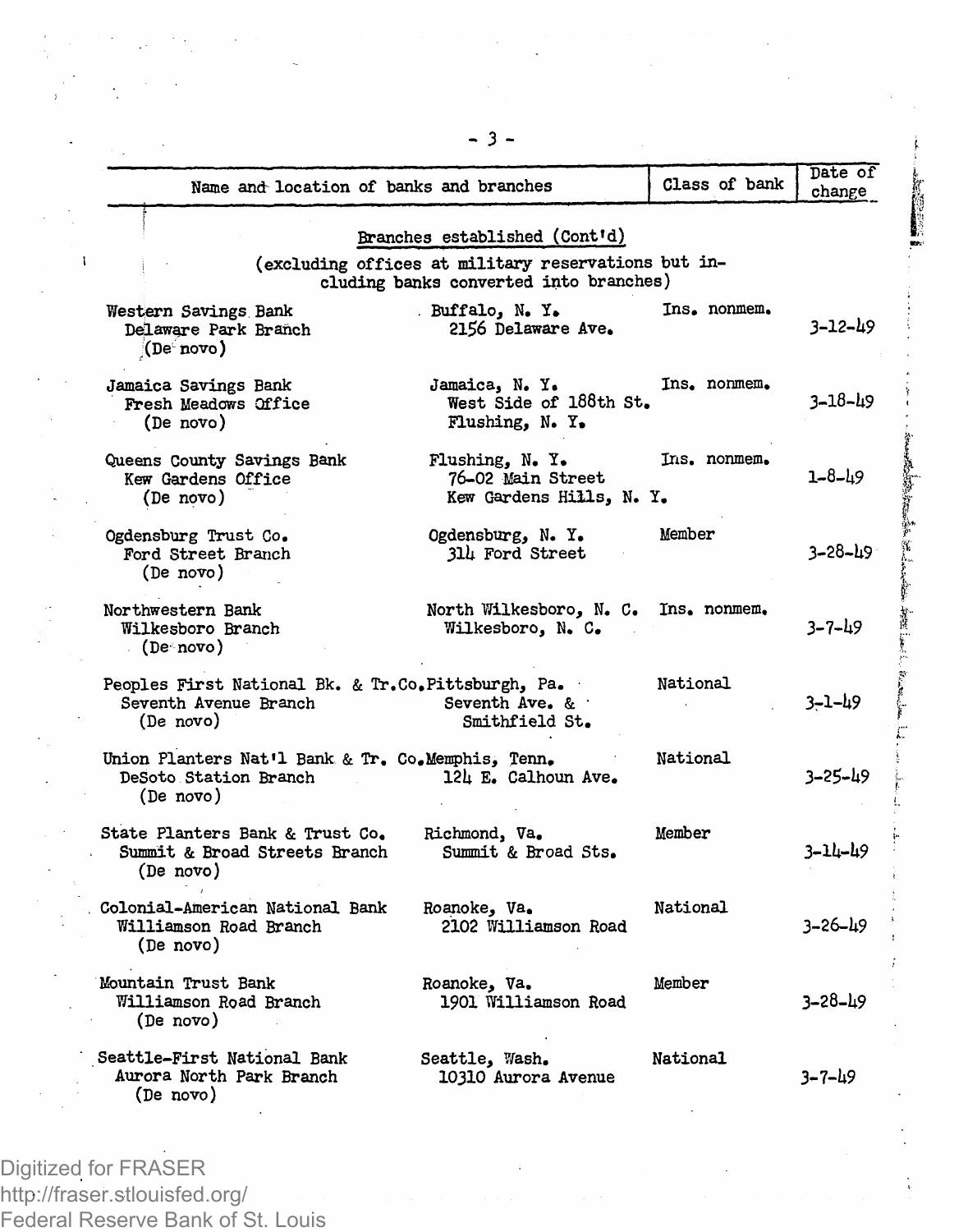| Branches or offices established at military reservations<br>(including "banking facilities" provided through arrangements<br>Valley National Bank<br>Williams Air Force Base<br>First National Bank<br>MacDill Air Force Base<br>Georgia Railroad Bank & Trust Co.<br>Camp Gordon | made by Treasury Department)<br>Phoenix, Ariz.<br>Chandler, Ariz.<br>Tampa, Fla.<br>Tampa, Fla.<br>Augusta, Ga,<br>Camp Gordon, Ga.<br>Hempstead, N.Y. | National<br>National<br>Member | 4-1-49<br>2-28-49<br>$2 - 28 - 19$ |
|-----------------------------------------------------------------------------------------------------------------------------------------------------------------------------------------------------------------------------------------------------------------------------------|--------------------------------------------------------------------------------------------------------------------------------------------------------|--------------------------------|------------------------------------|
|                                                                                                                                                                                                                                                                                   |                                                                                                                                                        |                                |                                    |
|                                                                                                                                                                                                                                                                                   |                                                                                                                                                        |                                |                                    |
|                                                                                                                                                                                                                                                                                   |                                                                                                                                                        |                                |                                    |
|                                                                                                                                                                                                                                                                                   |                                                                                                                                                        |                                |                                    |
|                                                                                                                                                                                                                                                                                   |                                                                                                                                                        |                                |                                    |
|                                                                                                                                                                                                                                                                                   |                                                                                                                                                        |                                |                                    |
| Second National Bank & Trust Co.<br>Mitchel Air Force Base                                                                                                                                                                                                                        | Hempstead, N.Y.                                                                                                                                        | National                       | 2-3-49                             |
| National Bank of Commerce<br>Lackland Air Force Base                                                                                                                                                                                                                              | San Antonio, Texas<br>San Antonio, Texas                                                                                                               | National                       | 2-23-49                            |
|                                                                                                                                                                                                                                                                                   | Changes in name or location of branches                                                                                                                |                                |                                    |
| Security-First National Bank<br>El Segundo Branch<br>Moved from<br>Moved to                                                                                                                                                                                                       | Los Angeles, Calif.<br>El Segundo, Calif.<br>233 Main Street<br>343 Main Street                                                                        | National                       | 3-14-49                            |
| Mechanics Bank<br>Albany Branch<br>Moved from<br>Moved to                                                                                                                                                                                                                         | Richmond, Calif.<br>Albany, Calif.<br>901 San Pablo Ave.<br>1107 Solano Ave.                                                                           | Ins. nonmem.                   | 1-31-49                            |
| Bank of America, N. T. & S. A.<br>Wilshire-Crescent Heights Branch<br>Moved from<br>Moved to                                                                                                                                                                                      | San Francisco, Calif.<br>Los Angeles, Calif.<br>6338 Wilshire Blvd.<br>6301 Wilshire Blvd.                                                             | National                       | $3 - 21 - 49$                      |
| Norwalk Branch<br>Moved from<br>Moved to<br>(Change due to renumbering<br>of Streets)                                                                                                                                                                                             | Norwalk, Calif.<br>553 East Front St.<br>12143 East Front St.                                                                                          |                                | 3–11–49                            |
| ۰.<br>City Bank<br>Pennsylvania Avenue Branch<br>Moved from                                                                                                                                                                                                                       | Washington, D. C.<br>N.E. corner of<br>lOth St. and Penna. Ave., N.W.                                                                                  | Member                         | 3–28–49                            |
| Moved to                                                                                                                                                                                                                                                                          | 919 Penna. Ave., N. W.                                                                                                                                 |                                |                                    |
| ţ                                                                                                                                                                                                                                                                                 |                                                                                                                                                        |                                |                                    |

Digitized for FRASER http://fraser.stlouisfed.org/ Federal Reserve Bank of St. Louis -It -